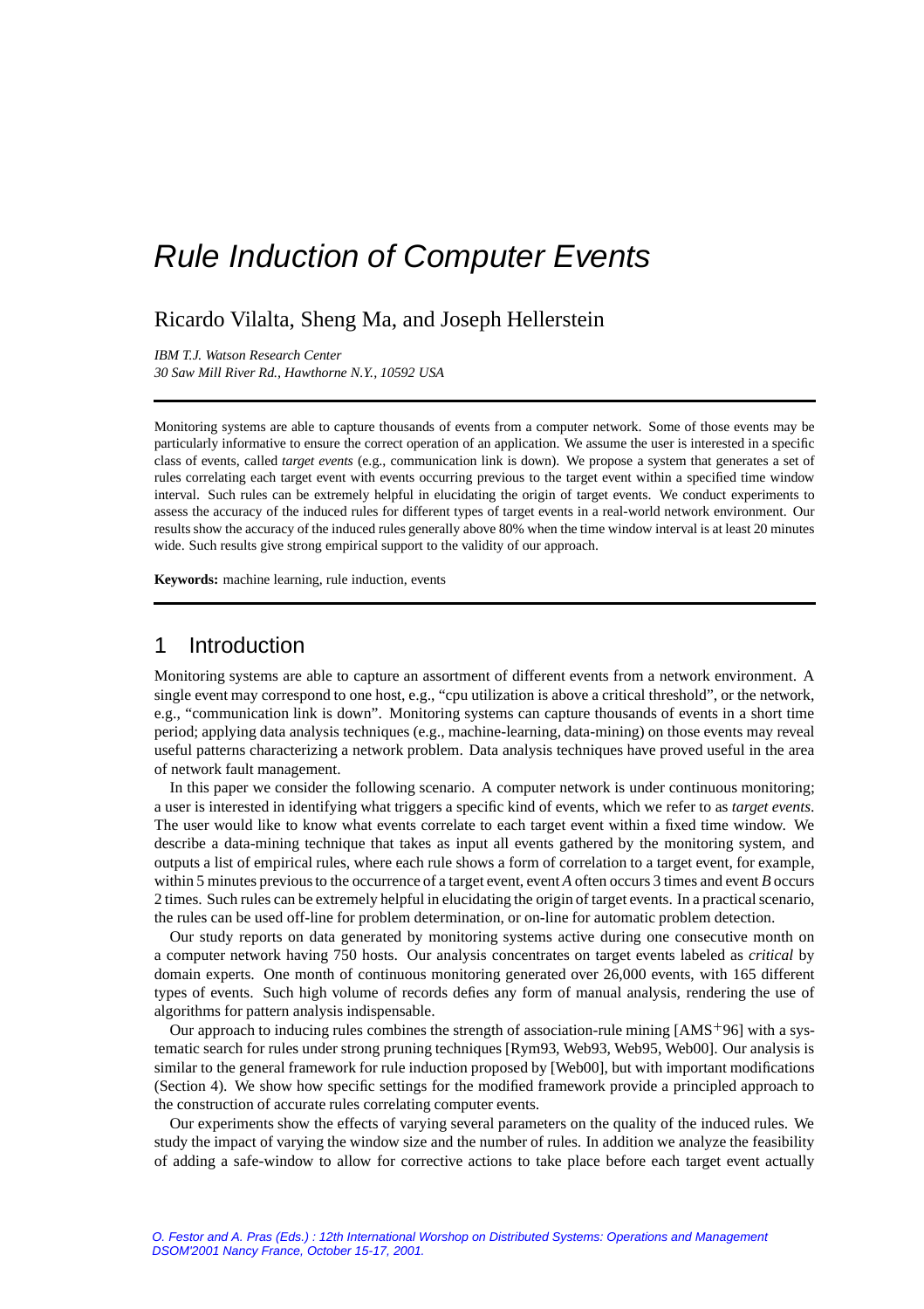| Features         | <b>Examples of Possible Values</b> | No. of Values or Range of Values |
|------------------|------------------------------------|----------------------------------|
| Time             | 2.27.2001.900, 3.7.2001.856        | February 25 2001 9:00 PM -       |
|                  |                                    | March 26 2001 12:00 PM           |
|                  |                                    |                                  |
| Event Type       | Interface-Down, high-cpu-usage,    | 165                              |
|                  | high-disk-usage, disk-error        |                                  |
| <b>Host Name</b> | ibm1.xxx.com, ibm2.xxx.com         | 750                              |
| Severity         | harmless, minor, warning,          |                                  |

**Tab. 1:** A description of event data for a particular domain of application.

occurs. Our results show accuracy levels above 80% when the time window interval is at least 20 minutes wide. Such results give strong empirical support to the validity of our approach.

This paper is organized as follows. Section 2 provides background information on the nature of the event data. Section 3 describes how the event data is transformed into a classification problem. Section 4 details on the methodology for rule induction. Section 5 shows our experimental results. Finally, Section 6 gives a summary and conclusions.

### 2 Background Information

We assume a network environment under continuous monitoring from which multiple events are generated. We define an event,  $\tilde{\mathbf{X}} = (F_1, F_2, \dots, F_n)$ , as a feature vector, where each  $F_i$  describes a condition under which the event took place. Possible features are the time at which the event occurred  $(F_{time})$ , the host generating the event ( $F_{\text{host}}$ ), the type of event( $F_{\text{type}}$ ), the severity level ( $F_{\text{seveity}}$ ), etc. Consider the following example:

$$
(1.1.2000.900, \text{cpubusy}, \text{ibm.xxx.com}, \text{critical})
$$
\n
$$
(1)
$$

The event above can be interpreted as occurring on January 1, 2000 at 9:00 AM on host ibm.xxx.com when the level of cpu utilization exceeded a maximum threshold; a domain expert qualified such event as critical. Table 1 shows the set of features considered for our domain of application, examples of possible values, and the number of different values for each feature.

The set of all *m* events generated by the network on a period of time defines an event dataset  $T_{\text{events}}$ :  $\{\tilde{\mathbf{X}}_i\}_{i=1}^m$ . In our study we examine closely a subset of events in  $T_{\text{events}}$  that share the same event type of interest to the user. We refer to that subset of events as  $T_{\text{target}} \subset T_{\text{events}}$ . If the user specifies a target event type  $V$ , then we characterize  $T_{\text{target}}$  as:

$$
T_{\text{target}} = \{ \tilde{\mathbf{X}}_{i} \in T_{\text{events}} | F_{\text{type}} = V \}
$$
 (2)

where *V* could be any possible event type (e.g., Interface-Down).

# 3 Transforming The Event Dataset

Our goal is to induce a set of rules that show some form of correlation with the set of target events  $T_{\text{target}}$ . We want to assess the degree of correlation between sets of events for the purpose of prediction. The idea is to detect how many times each different type of event occurred before a target event, and to induce from those counts correlation rules that can provide insight into the cause of target events. Our general approach divides in two steps: feature extraction and classification.

1. **Feature Extraction**. This process transforms data set  $T_{\text{events}}$  into a classification problem by creating a positive example for every event in  $T_{\text{target}}$ , and a negative example for some of the events in the complement set  $\overline{T_{\text{target}}}.$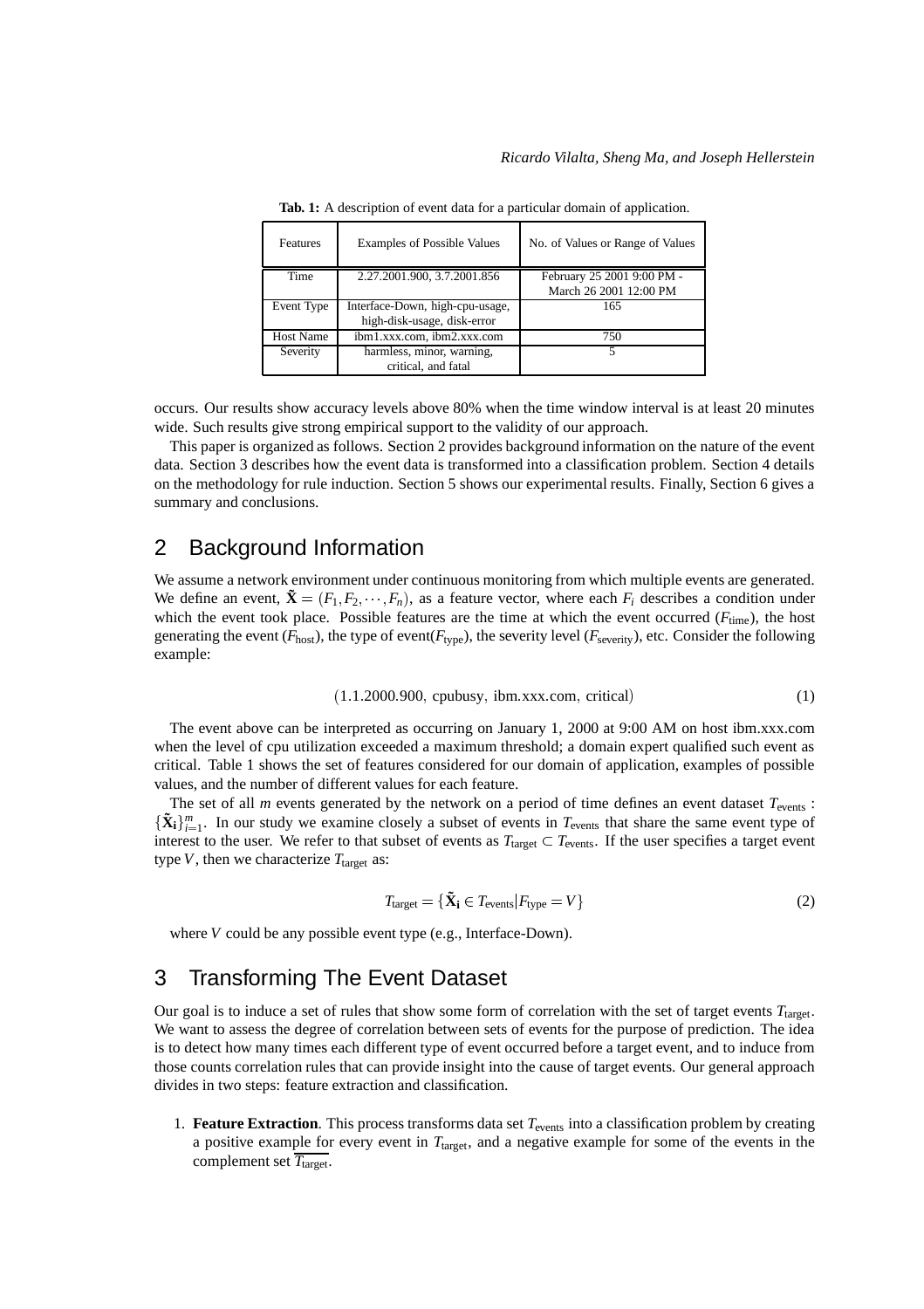*Rule Induction Of Computer Events*



**Fig. 1:** (a) A plot of event type vs time. (b) For each target event  $\tilde X_i$ , we capture all events previous to  $\tilde X_i$  within a time window of size γ. The result is a count vector indicating the number of instances of each event type.

2. **Classification**. This process uses the transformed dataset to generate a set of rules for classification. Each induced rule can potentially be used to classify an event in one of two categories: target or non-target.

Each event  $\tilde{\mathbf{X}}_i \in T_{\text{events}}$  is characterized by a set of features, two of which are the temporal feature  $F_{\text{time}}$ , and the type of event  $F_{\text{type}}$ . A plot of  $F_{\text{type}}$  vs.  $F_{\text{time}}$  shows how different event types distribute through time, as exemplified in Figure 1(a). The problem we address is how to identify the conditions that serve to differentiate between different types of events (e.g., target and non-target) through time.

#### 3.1 Feature Extraction: Characterizing Target and Non-Target Events

Our characterization of target events is described in Figure 2. For each target event, we create a time window of size γ right before it. We then count the number of times each event type occurs within such time window. In Figure 1(b), for example, target event  $\tilde{\mathbf{X}}_i$  (of type  $V_2$ ), is preceded by three occurrences of events of type  $V_1$ , and two occurrences of events of type  $V_3$ . Assuming only three possible types of events, the result is a count vector  $\tilde{\mathbf{Z}} = (3,0,2)$ . Running the process described above over all target events produces a set of count vectors  $Z_{\text{target}} = {\tilde{Z}_i}$  of size equal to the number of target events (i.e., equal to *T*target). The set *Z*<sub>target</sub> captures the conditions under which a target event occurs. A similar process is conducted to characterize the conditions under which a target event *does not* occur, resulting in a set of count vectors  $Z_{\text{non-target}}$ . The process is very similar to Figure 2 and can be described as follows. For every two consecutive target events in  $T_{\text{target}}$ ,  $\tilde{\bf X}_i$  and  $\tilde{\bf X}_j$ , we look for an event in the complement set  $\overline{T_{\text{target}}}$  that stands closest to the middle point between  $\tilde{X}_i$  and  $\tilde{X}_j$ . That is, we look for an event  $\tilde{X}_k$  with a time of occurrence close to  $\frac{F_{\text{time}}(\tilde{\mathbf{X}}_i)+F_{\text{time}}(\tilde{\mathbf{X}}_j)}{2}$ . Once  $\tilde{\mathbf{X}}_k$  is located we proceed similarly as before by generating a window of size γ previous to the occurrence of **X˜ <sup>k</sup>**, and by generating a count vector of event types. The rationale behind the mechanism described above is that non-target events are characterized by a set of conditions lying as far

as possible from target events to facilitate the search for rules discriminating between both kinds of events. The two sets  $Z_{\text{target}}$  and  $Z_{\text{non-target}}$  are forms of characterizing target and non-target events. This study is based on the hypothesis that both sets contain enough information to differentiate the situations in which the two types of events take place. We assume the number of event types previous to an event can be used to form correlation rules able to discriminate among event types. Our experimental results provide evidence supporting this hypothesis (Section 5).

#### 3.2 Formulating a Classification Problem

We cast our problem as a classification problem in a straightforward manner. We generate a new dataset *T*train by labeling each count vector of a target event as positive and conversely by labeling each count vector of a non-target event as negative.  $T_{\text{train}}$  is made of pairs  $\{(\tilde{\mathbf{Z}}_i,c_i)\}\text{, where }\tilde{\mathbf{Z}}_i$  is a count vector and  $c_i$  is the class to which the count vector belongs,  $c_i \in \{+, -\}.$  $, -$ }.

*T*<sub>train</sub> can serve as input to a classification problem [WK90]. In this problem, *T*<sub>train</sub> is said to be made of examples, where each example is assigned a class. The problem is to learn how to assign the correct class to an example not previously seen before. In our case, we wish to learn how to classify a new event as either a target or non-target event. One approach to classification is to generate a set of rules that show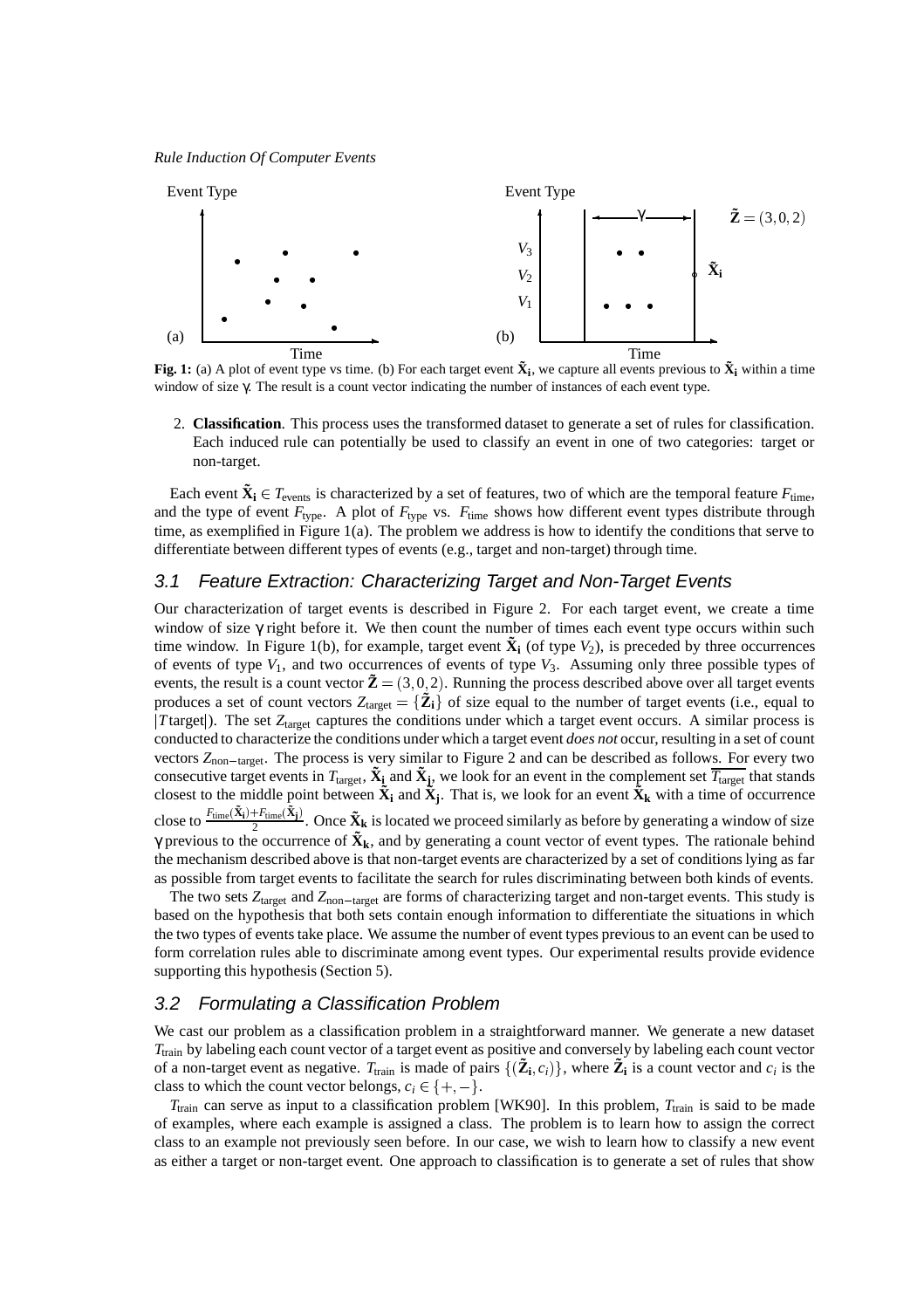```
Algorithm 1: Characterizing Target Events
Input: Event Set Tevents, Window Size γ, Event Type V
Output: Set of count vectors Z_{\text{target}} = {\tilde{Z}_i}CHARACTERIZE(Tevents,γ,V)
(1) Generate set of target events T_{\text{target}} according to V.
(2) foreach (\mathbf{\tilde{X}}_i \in T_{\text{target}})(3) Let T_{window} be the set of events within window \gamma(4) previous to the ocurrence of \tilde{\mathbf{X}}_i(5) Initialize \tilde{\mathbf{Z}}_i \leftarrow 0(6) foreach (\tilde{\mathbf{X}}_j \in T_{window})(7) Let V_k be the event type of \tilde{\mathbf{X}}_j(8) Update count vector: z_k^i++
(9) end for
(10) end for
(11) return \{\tilde{\mathbf{Z}}_i\}
```
**Fig. 2:** A characterization of target events.

strong correlation to the class. Another approach is to generate a full classification model such as a decision tree, a neural network, or a support vector machine. We choose to generate a set of rules rather than a full classification model because our interest lies primarily in helping the user elucidate the conditions preceding target events through a mechanism that is fast (in case corrective actions need to take place) and able to produce output amenable to interpretation. We describe our own approach to the rule-generation process next.

# 4 Generating Rules For Target Events

We explain how to induce rules of the form  $A \rightarrow \{+, -\}$ , where  $, -$ }, where the antecedent *A* is a conjunction of feature values that implies either a target event  $(+)$  or a non-target event  $(-)$ . As an example, let's assume three event types  $\{V_1, V_2, V_3\}$ ; An induced rule could be represented as follows:

$$
z_1 \in [1,5] \text{ and } z_2 \in [2,4] \to +
$$
 (3)

where  $z_j$  stands for the number of occurrences of event type  $V_j$ . The rules states that within time window of size γ of an event  $\tilde{\mathbf{X}}_i$ , if event type  $V_1$  occurs between one and 5 times, and event type  $V_2$  occurs between 2 and 4 times, then  $\tilde{\mathbf{X}}_i$  is a target event. Each rule antecedent is then a logical expression formed by the conjunction of event-type intervals. We expect the user to specify the number  $K$  of rules output by the system. We will show how *K* has a direct bearing on the amount of pruning available over the the search space: the smaller *K* the stronger the amount of pruning available.

Previous to the rule-generation process, the range of counts  $z_j$  for each event type  $V_j$  in  $T_{\text{train}}$  needs to be divided into a set of meaningful intervals. We follow a discretization method that minimizes the entropy between the interval and the class [Cat91]. The method looks for intervals that facilitate discriminating target events from non-target events. Each resulting interval can be considered as a Boolean variable (either an event falls into the interval or not). As an example, consider again three possible event types  $\{V_1, V_2, V_3\}$ . If we create two intervals for each event type  $V_j$ ,  $I_{j1}$ ,  $I_{j2}$ , then we transform each count vector  $\tilde{Z}_i$  in  $T_{\text{train}}$ into a Boolean vector  $B_i = (b_{11}^i, b_{12}^i, b_{21}^i, b_{22}^i, b_{31}^i, b_{32}^i)$ . For example, boolean variable  $b_{11}^i = 1$  (i.e., is true) if the number of times event-type  $V_1$  occurred within a time window is within interval  $I_{11}$ .

In general, the new dataset  $T'_{\text{train}} = \{(B_i, c_i)\}\$  indicates the interval into which each event-type count falls for the set of events occurring before a target event  $(c_i = +)$  or a non-target event  $(c_i = -)$ .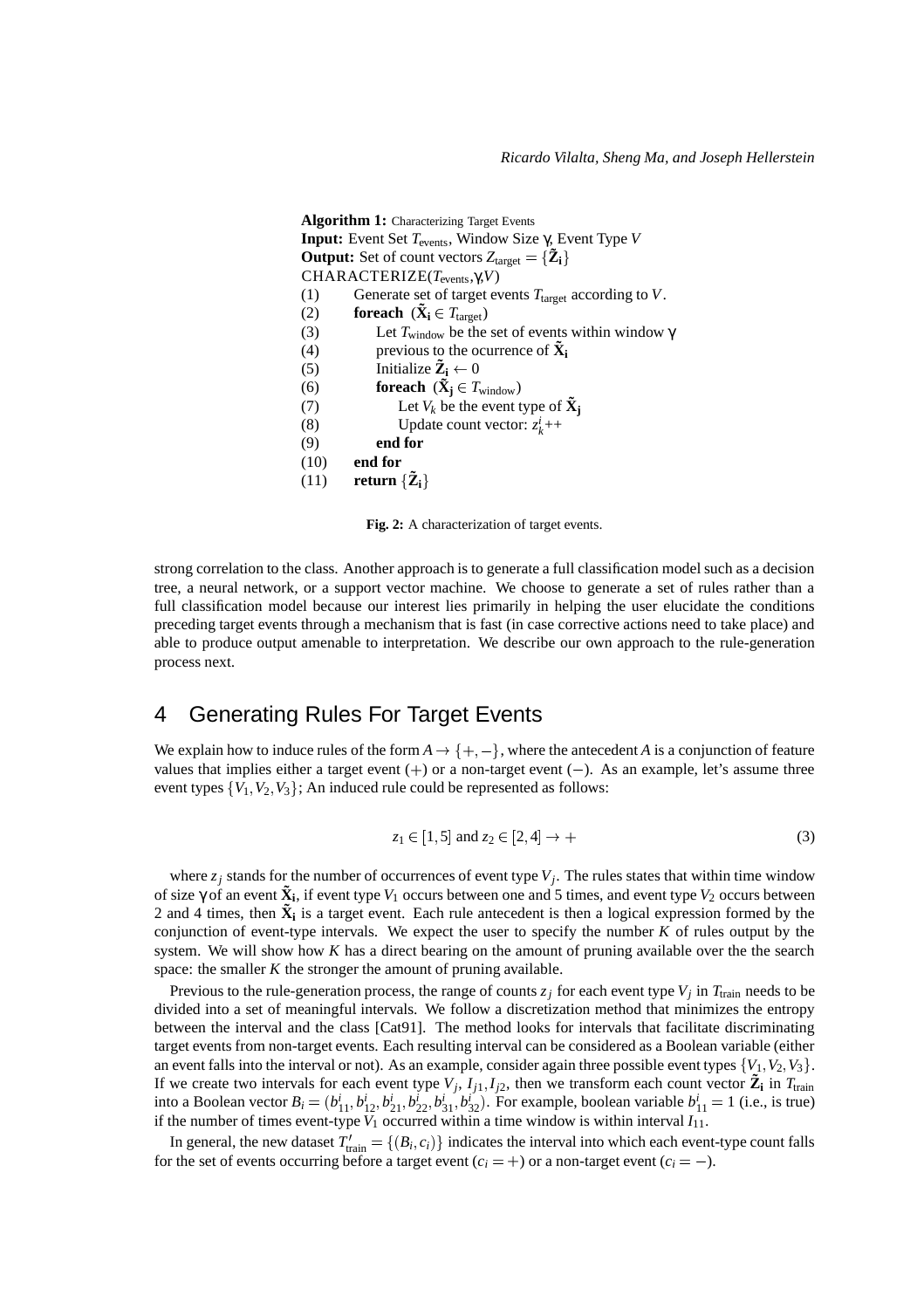*Rule Induction Of Computer Events*



**Fig. 3:** (a) Information Gain as a function of the possible coverage (number of positive and negative events) of a monomial. (b) A contour plot of (a) showing isometric lines over the coverage plane.

### 4.1 Evaluating Monomials

We first describe the criterion used to compare monomials (i.e., the metric used over the search space). A monomial *M* is said to *cover* an event if the conjunction is true for that event. As an example, the monomial in the antecedent of the rule in equation  $3$  covers an event if it is true that event type  $V_1$  occurs between one and five times, and event type  $V_2$  occurs between two and four times. Events that are *not* covered by *M* are covered by the complement  $\overline{M}$ .

A monomial *M* shows perfect correlation with the class if it covers all target events, and the complement  $\overline{M}$  covers all non-target events. Such monomial gets a maximum score. But in the general case, a monomial covers both positive and negative events, and a metric is necessary to assign a score. We use a common metric called information-gain IG [Qui94] explained next.

Intuitively a monomial *M* is good if it is able to reduce the amount of *chaos* derived by a mixture of target and non-target events in  $T'_{\text{train}}$ . We say chaos is minimized if the proportion of target events existing in  $T'_{\text{train}}$ increases within *M* and decreases within  $\overline{M}$ . Information gain is defined as the reduction of entropy (i.e., chaos) induced by *M*. Let *p* be the proportion of target events in  $T'_{\text{train}}$ . Let  $p_m$  be the proportion of target events covered by monomial *M*, and let  $\overline{p_m}$  be the proportion of target events covered by the complement  $\overline{M}$ . Information gain is defined as follows:

$$
IG(M) = H(p) - (W_1 H(p_m) + W_2 H(\overline{p_m}))
$$
\n<sup>(4)</sup>

where  $W_1$  and  $W_2$  are the proportion of events covered by *M* and the complement  $\overline{M}$  respectively. *H* measures the degree of entropy or chaos over probability *q* as follows:

$$
H(q) = -[q\log_2 q + (1-q)\log_2(1-q)]\tag{5}
$$

Information gain measures the benefit that comes from partitioning the example space using monomial *M*; it quantifies the degree of class uniformity of the sets covered by *M* and  $\overline{M}$  and compares it to the degree of class uniformity over the whole training set  $T'_{\text{train}}$ . The result is a measure of the improvement produced by *M* and  $\overline{M}$  in grouping together examples of the same class.

Figure 3(a) plots information gain over a plane that counts the number of positive and negative events covered by monomial *M* [VO00], also known as the *coverage plane*. The maximum scores are attained at the extreme points where *M* covers all positive events and no negative events and vice versa. Figure 3(b) shows contour lines obtained by projecting information gain over the coverage plane. The function grows monotonically from axis-line *L* to the extreme points. Other metrics other than Information Gain have been used in the machine-learning literature [WL94], such as Gini, *G* statistic, Laplace,  $\chi^2$ . All of them show a similar monotonic shape over the coverage plane [VO00]. We choose Information Gain because it has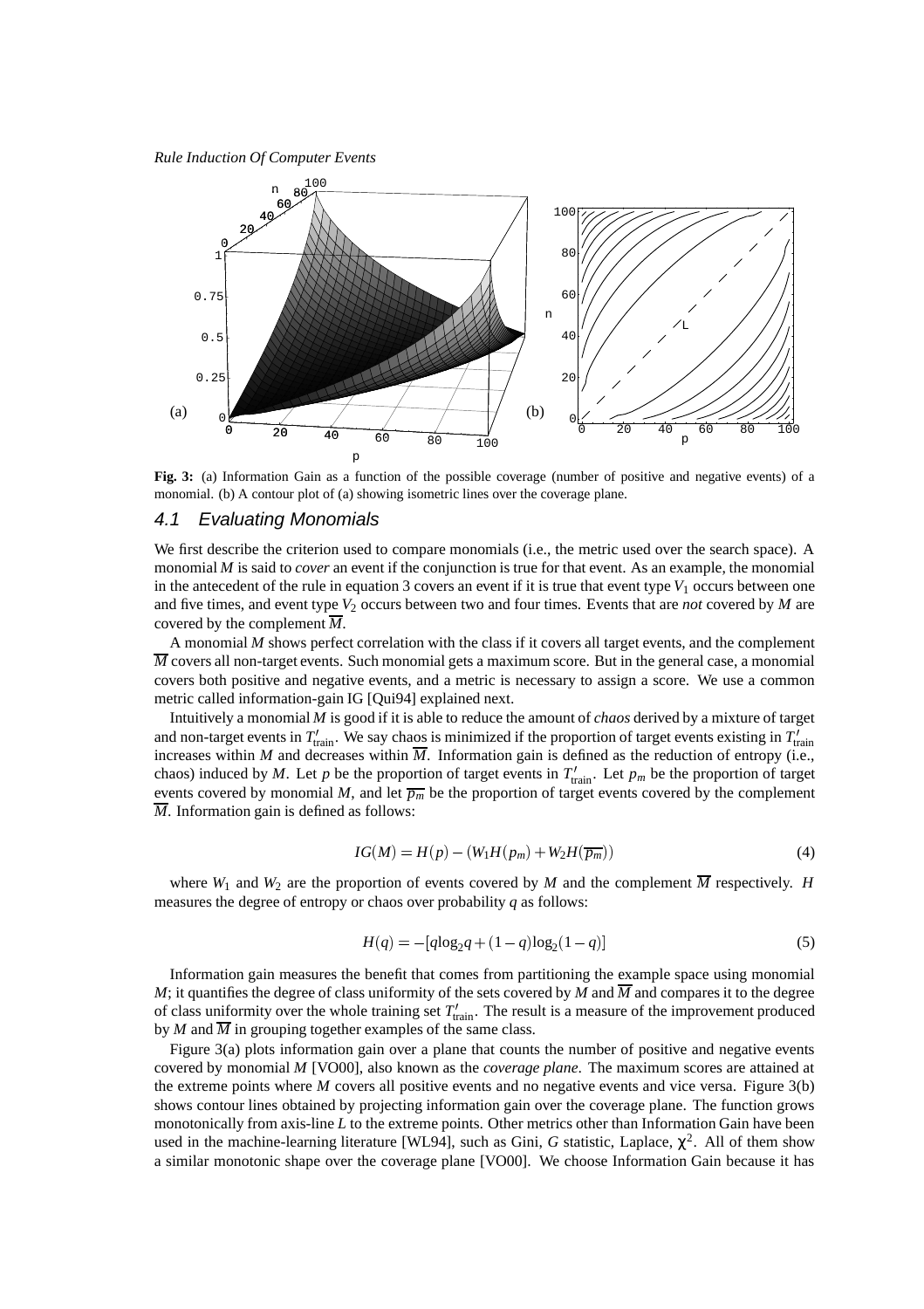*Ricardo Vilalta, Sheng Ma, and Joseph Hellerstein*



**Fig. 4:** A systematic search in the space of monomials.

proved effective in previous studies [Qui94], but as any form of induction one must be aware that any fixed form of bias is prone to perform well in some domains and poor in others [Wol96].

### 4.2 Searching the Space of Monomials

Our problem formulation leads us to a search for the best *K* rules over the space of all possible conjunctions of Boolean features or *monomials*. In our case each Boolean feature is an interval over the range of eventtype counts. An example of the space of all possible monomials on three Boolean features is illustrated in Figure 4.

Our approach consists in carrying out a search over the space of monomials while keeping track of the best *K* states. We then output those *K* states as our set of induced rules. Specifically, we conduct a beam search over the space of all monomials. A beam search explores states of size *d* before exploring states of size  $d+1$ . The search is not exhaustive but rather keeps only the best  $\alpha$  candidates at level d to generate candidates at level *d* 1. In our case, the mechanism works by adding one literal (i.e., Boolean feature or its complement) at a time to the  $\alpha$  best previously retained monomials in the beam (the beam starts with the best  $\alpha$  single literals). Adding literals extends the depth of the search; retaining the best  $\alpha$  monomials limits the width of the search. The process continues while keeping track of the best *K* global monomials. Figure 5 describes the logic behind our search mechanism. A distinction must be made between the role of parameters  $\alpha$  and K. The former keeps track of the best local monomials at each level of search, while the latter keeps track of the best monomials across all levels of search.

To avoid exploring all possible states, the size of the search space can be constrained with two major operations: a systematic search, and a pruning mechanism. We explain each operation next.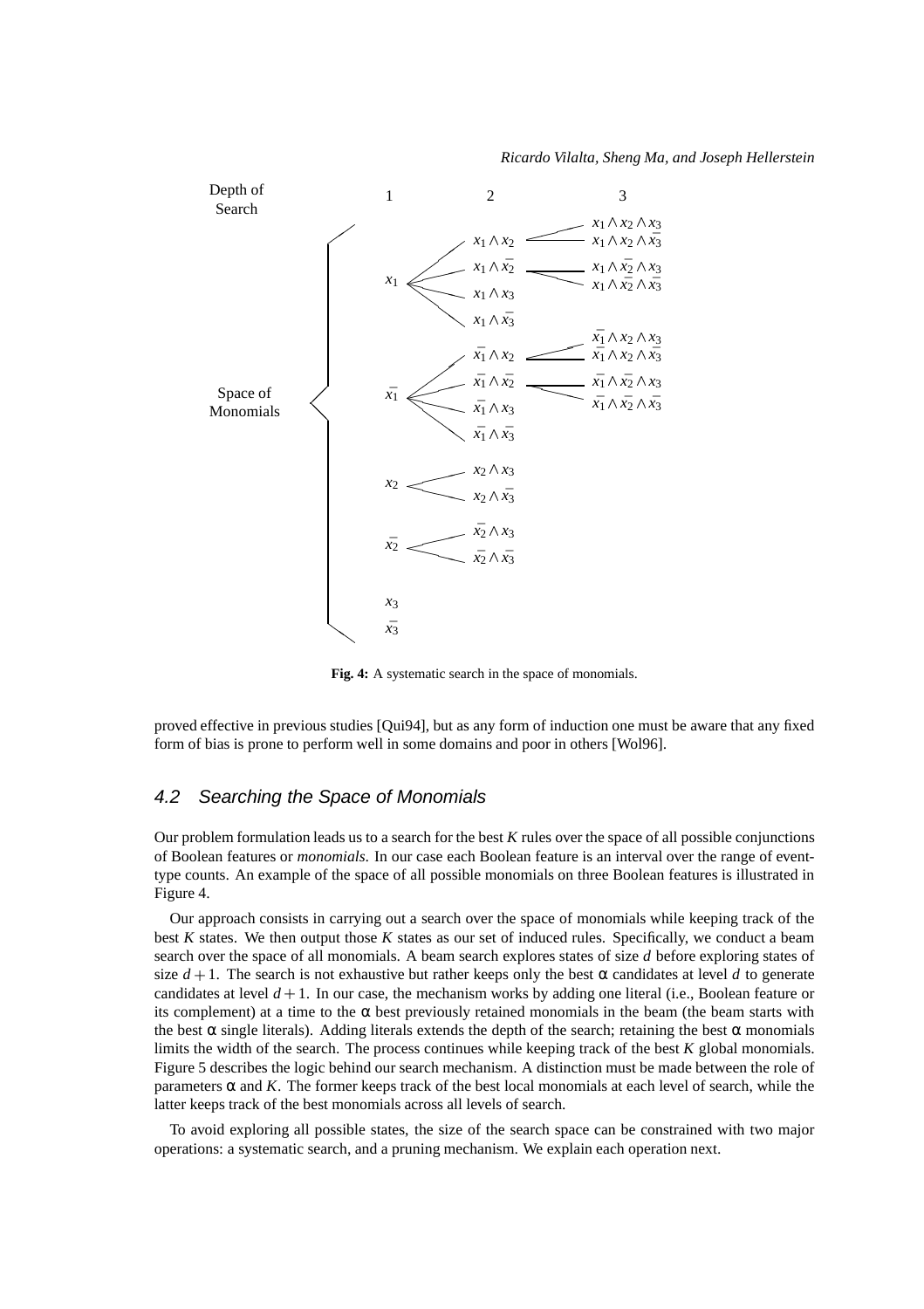|      | <b>Algorithm 2:</b> Search Mechanism for New Monomials                       |
|------|------------------------------------------------------------------------------|
|      | <b>Input:</b> Training set $T'_{\text{train}}$ , beam width $\alpha$         |
|      | <b>Output:</b> Best $K$ monomials                                            |
|      | $SEARCH(T'_{train})$                                                         |
| (1)  | Let $L_{\text{literals}}$ be the list of literals                            |
| (2)  | ( <i>i.e.</i> , boolean features and their complements)                      |
| (3)  | $L_{\text{beam}} \leftarrow$ best $\alpha$ literals in $L_{\text{literals}}$ |
| (4)  | while (true)                                                                 |
| (5)  | $L_{\text{new}} \leftarrow$ Systematically form the conjunction              |
| (6)  | of every $M_i \in L_{\text{beam}}$ with every $M_i \in L_{\text{literals}}$  |
| (7)  | Apply pruning into $L_{\text{new}}$                                          |
| (8)  | if $L_{\text{new}} = \emptyset$                                              |
| (9)  | <b>return</b> $K$ best global monomials                                      |
| (10) | $L_{\text{beam}} \leftarrow$ best $\alpha$ combinations in $L_{\text{new}}$  |
| (11) | end while                                                                    |

**Fig. 5:** The search mechanism outputs the *K* best logical monomials.

#### A Systematic Search

A systematic search is necessary to avoid redundant monomials [Rym93]. Each monomial conjoins several boolean features (or their complements). Because conjunction is commutative, the search space is defined by avoiding any state that is identical to an existing state except for the order in which features appear (Figure 4).

The number of all possible new monomials grows exponentially with the depth of the search, but is limited by the number of combinations that remain still feasible as deeper subspaces are explored. In general, the number of possible monomials at depth *d* is  $2^d \times {n \choose d}$ , where *n* is the number of features.

#### The Pruning Mechanism

We are now in a position to explain our two pruning techniques: information-gain and minimum support.

**Information-gain pruning**. Let  $(c_p, c_n)$  be the number of positive and negative events covered by monomial M, expressed as a pair of coordinates in the coverage plane. Let  $(M_1, M_2, \cdots, M_k)$  be the list of the best *K* global monomials found up to this point in the search space. We test to see if *M* can improve over the worst of the best  $K$  monomials,  $M_k$ . Now, the best  $M$  can do is to conjoin with other literals until it covers positive events only  $(cp, o)$ , or negative events only  $(0, c_n)$ . Let's call  $M_{\text{optim1}}$  and  $M_{\text{optim2}}$  the two optimal cases respectively. If the information gain scored by  $M_k$  is better than  $M_{\text{optim1}}$  and  $M_{\text{optim1}}$  then M can be safely pruned away because it can never be part of the list of *K* best monomials. This can be derived from the monotonic nature of information-gain over the coverage plane (Figure 3(b)).

In information-gain pruning, the value of *K* directly affects the number of monomials amenable to elimination. In the case where  $K$  is too large, the search becomes longer. A small value of  $K$  increases the efficiency of the search process but at the expense of having less rules output by the system.

**Minimum-support pruning**. Our second technique simply eliminates a monomial *M* when the number of events covered by *M* falls below a minimum threshold  $\Pi$  as specified by the user. Let  $(c_p, c_n)$  be the number of positive and negative events covered by monomial *M*. We eliminate *M* if  $c_p + c_n < \Pi$  where  $\Pi$ is a constant. This technique borrows from the area of association-rule mining in data mining [AMS+96]. It enables us to focus the search on those rules that have a minimum degree of support.

### 5 Experiments

Our experiments test the quality of the rules induced from a particular domain of application. The computer network under analysis comprises 750 hosts (Table 1). Monitoring systems active during 1 month generated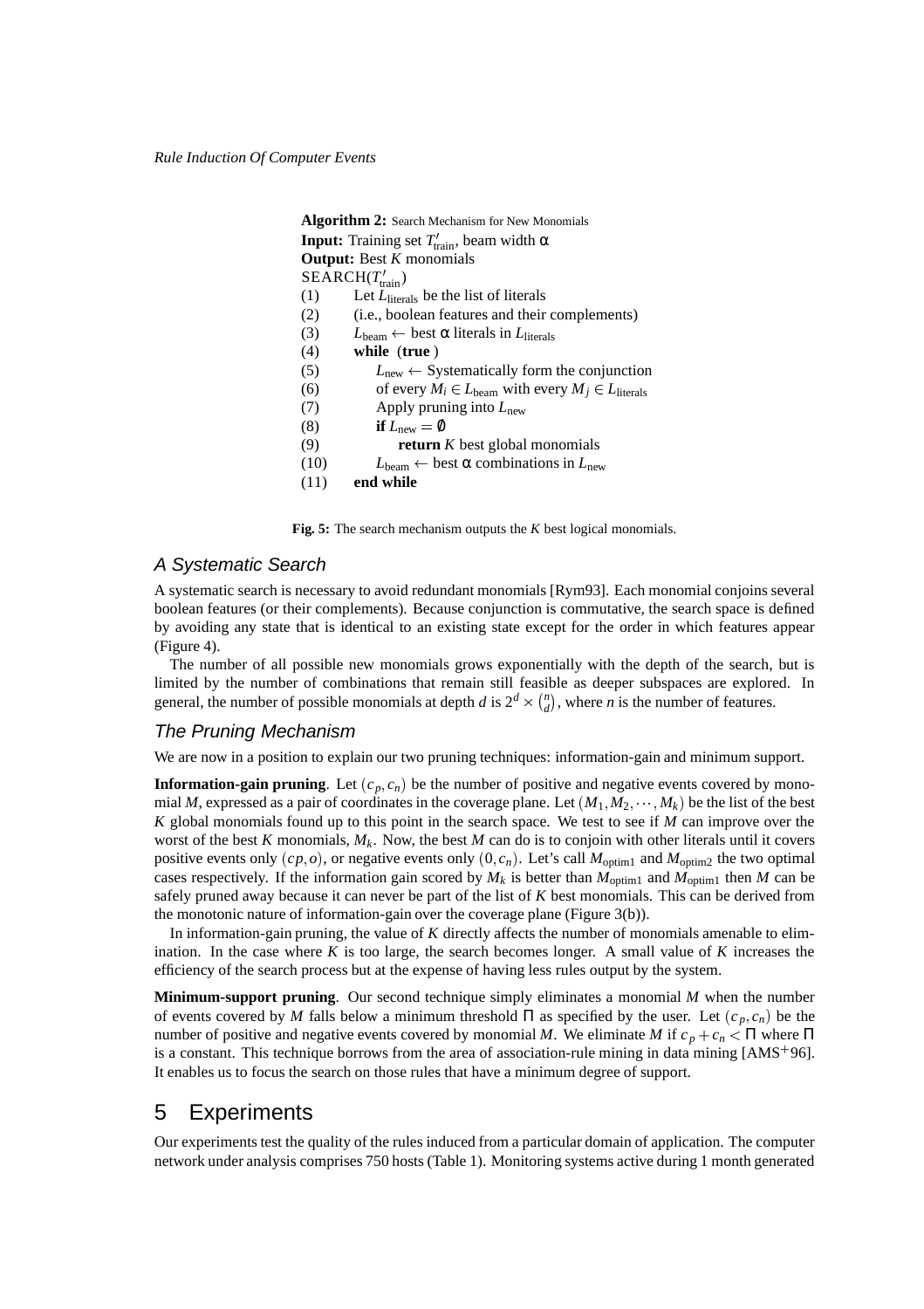over 26,000 events, with 165 different types of events. We focus our analysis on 4 target events labeled as *critical* by domain experts. The target events are listed as follows:

- <sup>0</sup> *Node-Down* indicates that a server or router cannot be reached.
- <sup>0</sup> *CRT URL Time-Out* indicates a URL page unaccessible by a probing mechanism.
- <sup>0</sup> *Email server* indicates the server is been started.
- *EPP Event* indicates that end-to-end response time generated by a probing mechanism is above a critical threshold.

For each target event and time window, the first step creates a training set for classification as described in Section 3. The resulting training set is then used for rule-generation (Section 4).

#### 5.1 Methodology

We report on the predictive accuracy of the best rule and the predictive accuracy averaged over all *K* rules. Assessing the quality of a rule is not trivial and requires more than one indicator. For example, the approach adopted by most association-rule mining algorithms [AMS<sup>+</sup>96] is to evaluate a rule based on its support (proportion of examples covered by the rule), and confidence (accuracy of the rule on the examples covered by the rule exclusively). This approach ignores the accuracy of the rule over all examples(examples covered and not covered by the rule) and may carry little information on the correlation between the rule and the class [BMS99]. For a correct assessment we use three different types of predictive accuracy:

- The overall predictive accuracy of the rule (Acc) defined as the fraction of examples correctly classified by the rule.
- <sup>0</sup> The accuracy of a rule over the examples covered by the rule (Acc+) .
- <sup>0</sup> The accuracy of a rule over the examples *not* covered by the rule (Acc-).

In the following we will take the accuracy over all examples (Acc) as the main performance indicator and use the rest to complement our analysis.

By default we set the number of rules  $K = 5$ . The size of the time window capturing all events previous to a target event will take one of the following values:  $\gamma \in \{1 \text{min.}, 5 \text{min.}, 10 \text{min.}, 20 \text{min.}\}.$  Predictive accuracy is estimated using stratified 10-fold cross-validation [Koh95]. For each run, 10% of the examples are used for testing, 60% for training, and 20% for validation to avoid statistical errors from multiple comparisons [JC99]. Runs were performed on a RISC/6000 IBM model 7043-140.

### 5.2 Results on Predictive Accuracy

Our experimental results for the predictive accuracy of the best rule are depicted in Table 2. In addition to reporting on the 3 types of accuracy described above we also include the rule support.

Table 2 shows an increase in accuracy as the time window increases from 1 minute to 20 minutes. For Node-Down accuracy reaches the 99% level with a support of around 50%. CRT URL Time-Out starts with low accuracy, but it increases up to the 87.5% level as the time window grows; notice, however, that the accuracy in the examples covered by the rule (Acc+) is low (60 4%). Email-Server may seem at first glance displaying high accuracy but the low accuracy for the rule complement set (Acc-) points to the existence of false negatives. EPP starts with 61 6% accuracy, ending with 80% accuracy at a time window of 20 minutes.

In general, the accuracy for the best rule in a time window of 20 minutes is above 80%; we take this as encouraging evidence that counting event types before the occurrence of a target event results in relevant features for classification.

The fact that longer time windows result in better accuracy may seem counterintuitive. Normally, any form of time-series analysis gives less weight to events happening farther away in the past. But notice that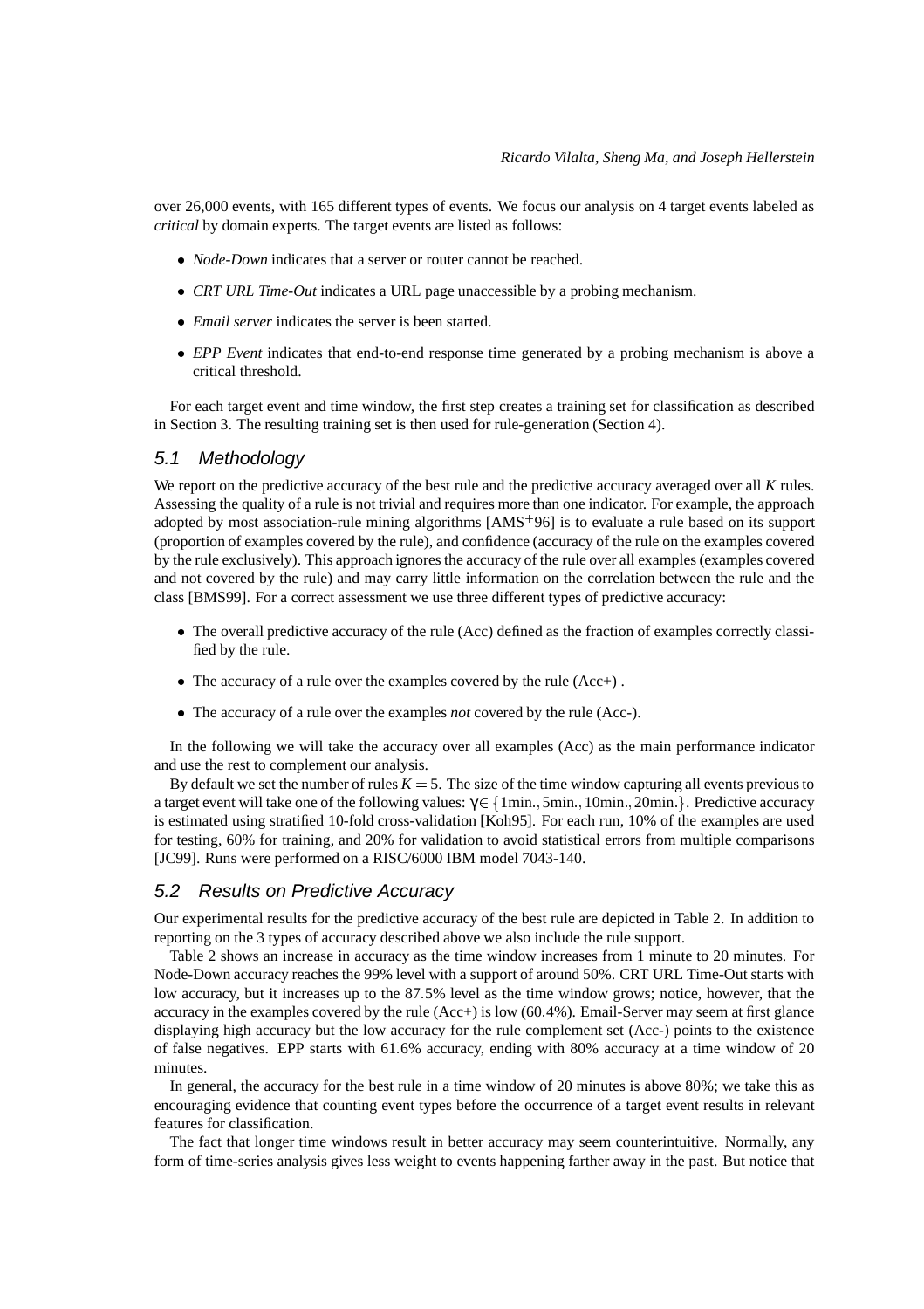| Event Type              | 1 min.  |          |          |         | $5$ min. |          |          |         |  |
|-------------------------|---------|----------|----------|---------|----------|----------|----------|---------|--|
|                         | Acc     | $Acc(+)$ | $Acc(-)$ | Support | Acc      | $Acc(+)$ | $Acc(-)$ | Support |  |
| Node-Down               | 82.4    | 52.4     | 89.1     | 36.4    | 97.2     | 95.3     | 87.6     | 49.3    |  |
| <b>CRT URL Time-Out</b> | 59.7    | 60.2     | 52.6     | 92.4    | 65.2     | 62.7     | 71.6     | 91.7    |  |
| <b>Email Sever</b>      | 96.0    | 92.0     | 10.0     | 92.0    | 97.2     | 88.1     | 10.0     | 90.9    |  |
| <b>EPP</b> Event        | 61.6    | 63.3     | 31.2     | 85.8    | 73.2     | 52.2     | 67.2     | 58.3    |  |
|                         | 10 min. |          |          |         | 20 min.  |          |          |         |  |
|                         | Acc     | $Acc(+)$ | $Acc(-)$ | Support | Acc      | $Acc(+)$ | $Acc(-)$ | Support |  |
| Node-Down               | 96.5    | 86.6     | 92.9     | 34.2    | 99.0     | 94.5     | 92.5     | 49.7    |  |
| <b>CRT URL Time-Out</b> | 60.9    | 55.4     | 68.9     | 74.1    | 87.5     | 60.4     | 44.9     | 58.3    |  |
| <b>Email Server</b>     | 97.2    | 88.1     | 10.0     | 90.9    | 94.5     | 98.1     | 0.0      | 96.3    |  |
| <b>EPP</b> Event        | 76.6    | 53.3     | 65.6     | 47.7    | 80.5     | 62.2     | 85.2     | 54.4    |  |

**Tab. 2:** Accuracy of best rule  $(\times 100\%)$  using different time windows.

**Tab. 3:** Average accuracy ( $\times$ 100%) using different values for *K* ( $\gamma$  = 20 min.)

| Event Type         | Average Accuracy |          |          |          |  |  |
|--------------------|------------------|----------|----------|----------|--|--|
|                    | $K=5$            | $K = 10$ | $K = 15$ | $K = 20$ |  |  |
| Node-Down          | 98.6             | 98.4     | 97.7     | 97.5     |  |  |
| CRT URL Time-Out   | 78.8             | 78.6     | 78.6     | 78.8     |  |  |
| <b>Email Sever</b> | 94.5             | 94.5     | 88.3     | 87.6     |  |  |
| <b>EPP</b> Event   | 76.3             | 78.3     | 79.1     | 79.5     |  |  |

the size of the time window plays a role in capturing more information about what triggers a target event. Our results simply indicate that those events showing some form of correlation to a target event are expected to occur 20 minutes or more before the occurrence of the target event; events too close to the target event represent only a subset of those events relevant for prediction. In other words, longer time windows result in improved accuracy because there is more information contained on each window about the set of conditions preceding target events.

#### 5.3 Results Varying the Number of Rules

Our next experiments measure the average accuracy of all *K* rules output by the system. Results are depicted in Table 3. We report on the first type of accuracy only  $(Acc)^{\dagger}$ . We keep the size of the time window fixed at  $\gamma = 20$  min. and vary the number of rules as follows:  $K \in \{5, 10, 15, 20\}$ .

Table 3 shows little variation in the average accuracy of the best rules as *K* increases. Node-Down looses about one percent point. CRT URL Time-Out remains at about the same level (78.6%-78.8%), while Email-Server looses about 7%. EPP shows, surprisingly, an increase in average accuracy of about 3%. This indicates that the beam-search strategy described in Section 4 may miss relevant monomials. But the advantage obtained with a beam-search is a means to overcome the exponential growth of the search space as the depth of the search increases (Figure 4).

We conclude that the quality of the set of rules produced by our system shows little variation when *K* is kept in the range [1, 20]. For most practical applications, this range of values seems appropriate to provide evidence about the conditions preceding a target event.

### 5.4 Results After Creating a Safe-Window

Our last experiments test the following idea. If the best rule output by our system were to be used for prediction of target events, could we create a safe-window between the prediction and the occurrence of a target event to allow corrective actions to take place? To answer this question we modified our algorithm for transforming the event set into a classification problem (Section 3) by adding a new parameter β. This parameter indicates the size of a time window placed right before a target event in which no event counts are made (to allow for corrective actions). Let  $t_i$  be the time at which target event  $\tilde{\mathbf{X}}_i$  occurs  $(t_i = F_{time}(\tilde{\mathbf{X}}_i))$ . The modified algorithm counts all event types occurring before  $\tilde{\bf X_i}$ , starting at time  $t_i-\gamma$  and ending at time

 $\dagger$  The other two types of accuracy, Acc(+) and Acc(-), are meaningful when evaluating a single rule.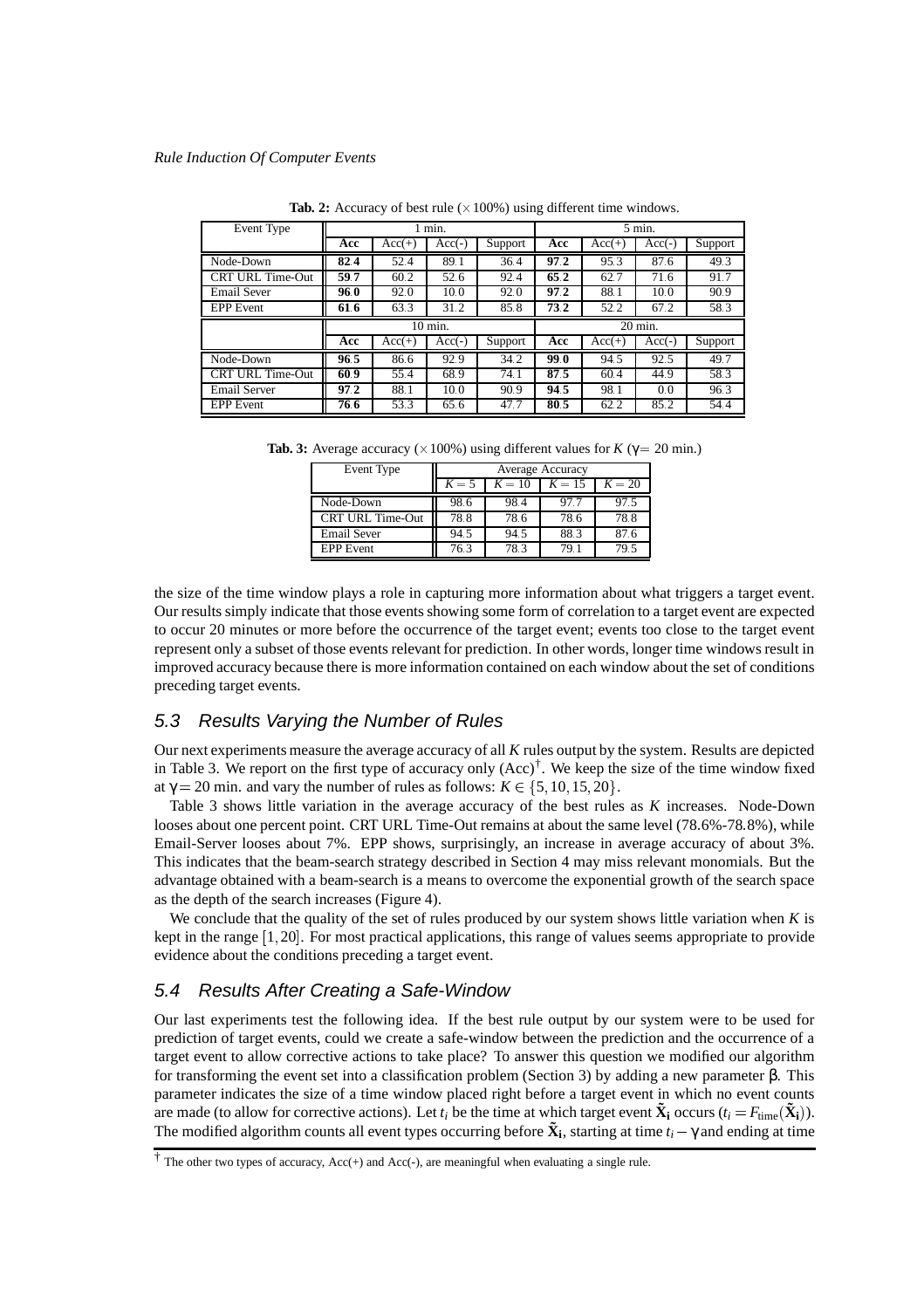| Event Type         | .umin = د |          |        | $3 = 5$ min. |          |          | $\beta = 10$ min. |          |          |
|--------------------|-----------|----------|--------|--------------|----------|----------|-------------------|----------|----------|
|                    | Acc       | $Acc(+)$ | (-)Acc | Acc          | $Acc(+)$ | $Acc(-)$ | Acc               | $Acc(+)$ | $Acc(-)$ |
| Node-Down          | 85.1      | 18.8     | 89.2   | 75.0         | 42.3     | 61.3     | 67.2              | 50.7     | 49.7     |
| CRT URL Time-Out   | 80.0      | 67.9     | 39.5   | 79.5         | 75.5     | 22.2     | 90.4              | 85.5     | 19.5     |
| <b>Email Sever</b> | 94.5      | 98.1     | 00.0   | 98.1         | 88.1     | 10.0     | 98.1              | 98.1     | 00.0     |
| <b>EPP</b> Event   | 83.0      | 66.3     | 65.6   | 78.8         | 41.5     | 99.2     | 73.6              | 44.8     | 72.0     |

**Tab. 4:** Accuracy of best rule ( $\times$ 100%) using different safe windows ( $\gamma$  = 20 min.)

 $t_i$  – β. The result is a safe-window of size β before  $\tilde{\bf X}_i$ . The goal of our experiments is to measure the degree of accuracy loss stemming from the introduction of this safe-window.

Our results are shown in Table 4. We keep the size of the time window fixed at  $\gamma = 20$  minutes and vary the safe window  $\beta \in \{\text{1min.}, \text{5min.}, \text{10min.}\}\.$  For Node-Down, a safe-window of  $\beta = 1$  minute lowers the accuracy from 99.0% to 85.1%; a further decrease is observed when  $β = 10$  minutes. The same effect is observed on EPP, although the accuracy when  $β = 1$  minute is higher that the case when no safe-window exists (Table 1). CRT URL Time-Out shows a similar decrease in accuracy but a sudden increase happens when  $\beta = 10$  minutes. This may simply indicate that the relevant features correlating to the target event are located between 10-20 minutes before the target event; the safe-window helps to isolate those features. A similar decrease and increase in accuracy is observed on Email-Server.

Except for the case in which a safe-window becomes useful at isolating relevant features for the prediction of a target event, one should expect a decrease in accuracy as the size of  $\beta$  grows higher. In some cases, however, it is clear that a safe-window can be implemented without loss of accuracy (and even with gains in accuracy). Thus, the implementation of a safe-window must be done according to the target event under analysis.

# 6 Summary and Conclusions

We propose a system that generates a set of rules correlating a (user-defined) target event with those events occurring before the target event within a specified time window interval. Our approach divides in two steps: 1) transform the event dataset into a classification problem by labeling vectors characterizing target events as positive and non-target events as negative (Section 3); 2) generate a set of rules by conducting a beam-search over the space of rule antecedents or monomials using strong pruning techniques (Section 4). We report on a series of experiments designed to assess the quality of the rules induced by our system (Section 5). In terms of predictive accuracy, the best rule is generally above 80% when the time window is 20 minutes wide. Our results show little variation in terms of predictive accuracy when the number of rules varies in the range  $[5 - 20]$ . In addition, we show the feasibility of adding a safe-window before the occurrence of a target event; this allows for corrective actions to take place. A safe-window is expected to generate a loss in predictive accuracy unless it is able to isolate those features that are relevant to the target event.

Our approach aims at generating a set of rules to facilitate the understanding of the conditions preceding the occurrence of a target event. The induced set of rules *do not* constitute a model for prediction. Even though our experimental results show cases where predictive accuracy for the best single rule can be as high as 99% (Section 5), a single rule can hardly qualify as a full classification model. One line of future research is to take the rules produced by our current system and use them to generate a full classification model. A possibility is to select the best induced rule and place it at each node of a decision tree [VBR97]. Another possibility is to construct a rule-based system from our set of induced rules [BHM98].

Our characterization of the conditions preceding a target event (Section 3) looks at the time and type of the events occurring before the target event. We ignore other features, such as the host generating the event, that may help to further increase the quality of the rules due to the improved granularity of the data. Assume the characterization of an event using event-type and host. For large computer networks, the resulting number of possible (event-type, host) pairs may be unmanageable. Future work will explore possible mechanisms for characterizing events using multiple features.